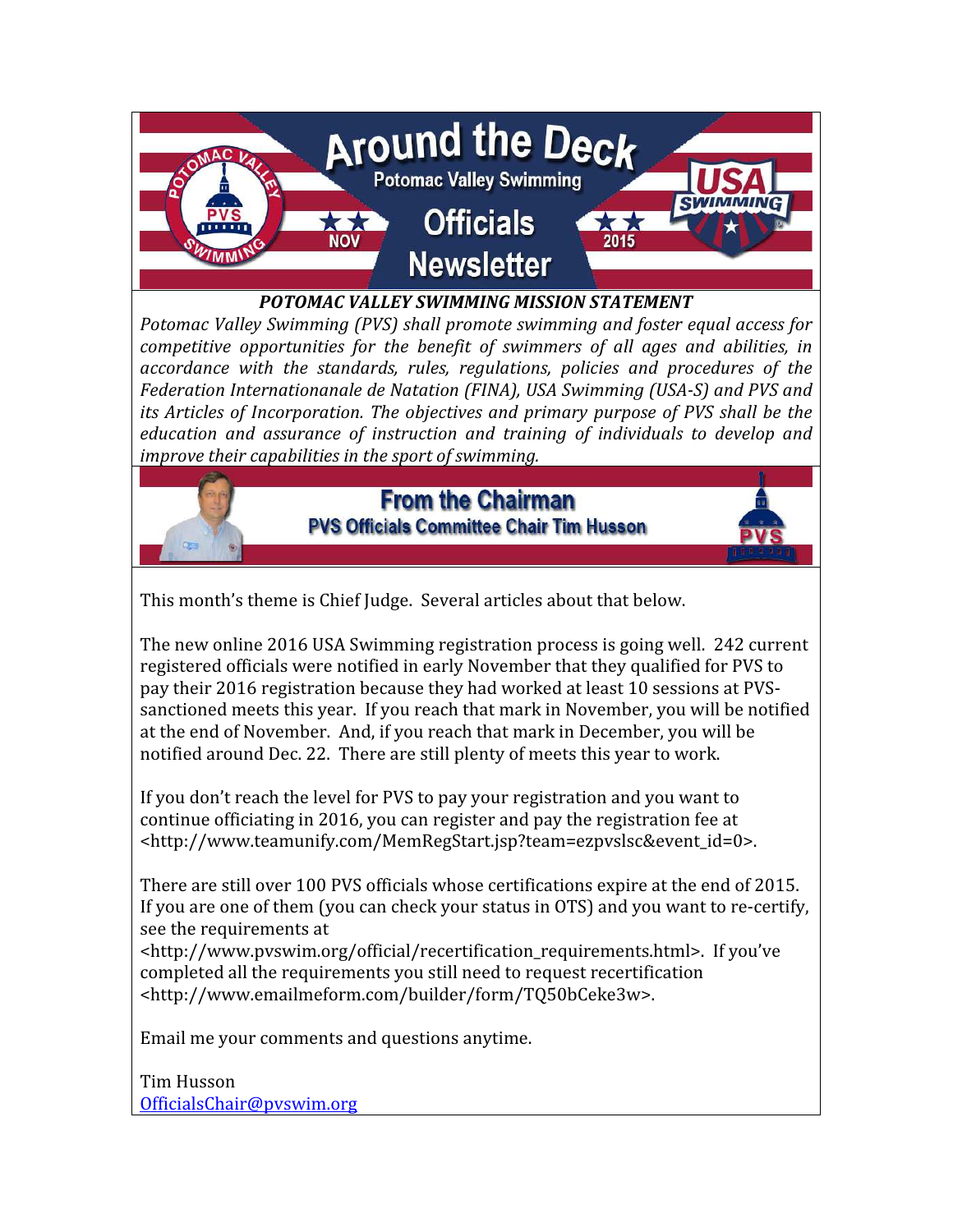### **Position of the Month - Chief Judge** by Dave DiNardo

USA Swimming refers to the Chief Judge as the 'Assistant and Mentor to all Officials". I believe this is a great way to describe this Position that is integral to a successful Meet. Of course, many of us have worked at Meets that did not have Chief Judges available, but when possible it is preferred to have at least one CJ assigned to the Team of Officials on deck.

CJ's have also been referred to as the, "eyes and ears of the Deck Referee." CJ's do act as an extension of the Deck Referee, conferring with Stroke and Turn Judges to investigate calls that are made and recommending to the Deck Referee whether or not a call should be accepted. In this role, the CJ works with the S&T Judge to insure that the Athlete is given the benefit of the doubt before a Disqualification is issued.

Working as a Chief Judge usually means you will be one of the first to arrive and most likely will be one of the last to leave the pool. CJ's will typically handle many pre-Meet duties, including but not limited to: working out the assignments for the S&T Officials, conducting the pre-session stroke briefing, assembling all equipment needed for the session (lap counters, bells, timer clipboards, etc.), and instructing the Team on the protocol for the session. At a Prelims/Finals Meet, CJ's may also be asked to assist with Declared False Start (DFS) paperwork during warm-ups.

Once the Session gets underway, a CJ's primary responsibility is to monitor the S&T Officials within his/her area of responsibility. Depending on available personnel, this may be a quadrant, one-half or even the entire pool. Once a CJ observes a raised hand, the CJ radios in the location of the potential DQ, then more specifically the lane in question. After discussing the call with the Judge, the CJ radios in the details of the call along with a recommendation that the call be accepted or an indication that the CJ does not believe the call should be accepted. If accepted by the Deck Referee, the DQ is then written up by the CJ and presented to the Deck Referee for signature prior to submission to the Admin Referee or Admin Official for processing.

Other duties during competition may include distributing/collecting lap counters for Distance Events, Distributing Heat Sheets when the Meet includes re-seeds or positive check-in events, and radioing in results from Relay Take-Off (RTO) Judges if the Meet includes Relays. The Start-End CJ may also be asked to handle No-Show Slips, as well as Declared False Start (DFS) paperwork during the actual competition, if requested by the Admin Official/Referee.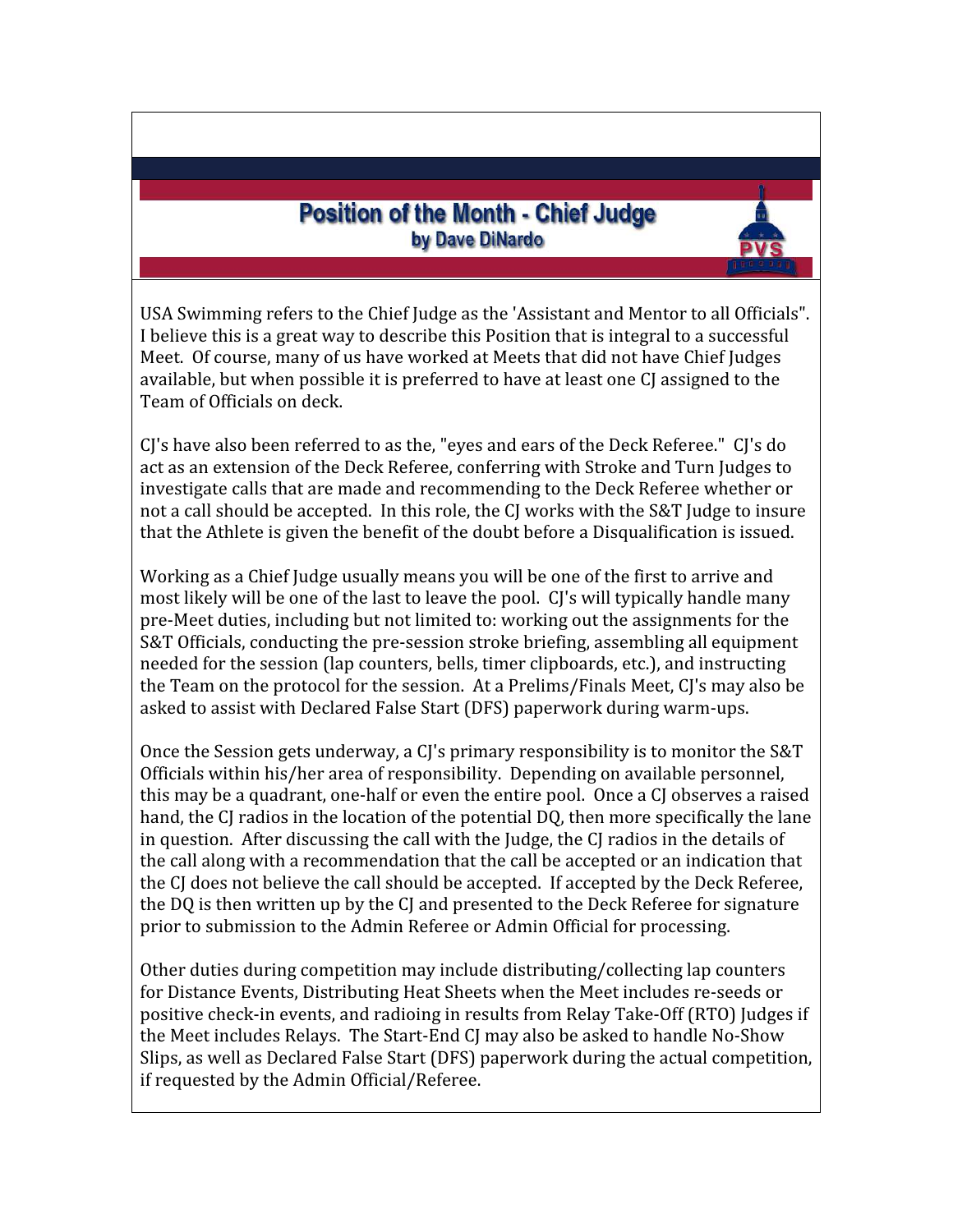After the Meet, CJ's will be expected to monitor their area of responsibility until the Meet Referee or Deck Referee dismisses all Officials. This is especially important in the event that there is a swim-off needed to determine qualifiers for Finals. CJ's may also be expected to tidy up and get things in order for the next Session, be it another prelim or finals.

Working as a Chief Judge can be daunting, but with experience can be one of the most rewarding jobs on the Deck. If you have been a PVS-Certified Stroke & Turn Judge for two (2) years, you are eligible to advance to CJ. Please consider becoming Certified as a Chief Judge, you will enjoy the journey.

# **Printing Your Certification Card**

Last month, I showed you how to print your USA Swimming Registration Card from the USA Swimming website. This month, I will show you how to print your Certification Card. Your Certification Card shows all your Officials Certifications as well as their expiration dated. It also includes the expiration dates of your registration, background screen and athlete protection training. First, log into your USA Swimming online account as described in last month's article.

Then go to the Officials Tracking System Page (see below). The direct link is https://www.usaswimming.org/DesktopDefault.aspx?TabId=1516.

| <b>HOME</b><br><b>ABOUT</b>                                                                                                                       | <b>MEMBER RESOURCES</b>                                                                                                                                                                                                      | <b>TIPS &amp; TRAINING</b><br><b>EVENTS</b>                                                                                                                                                                                                                                   | <b>NATIONAL TEAM</b><br><b>NEWS</b>                                                                                                                                                                                                                               | CONTACT US · MY DECK PASS · HI, TIMOTHY · MY ACCOUNT · LOGOF<br>Google" Custom Search<br><b>FOUNDATION</b><br><b>OLYMPIC TRIALS</b>                                                          |
|---------------------------------------------------------------------------------------------------------------------------------------------------|------------------------------------------------------------------------------------------------------------------------------------------------------------------------------------------------------------------------------|-------------------------------------------------------------------------------------------------------------------------------------------------------------------------------------------------------------------------------------------------------------------------------|-------------------------------------------------------------------------------------------------------------------------------------------------------------------------------------------------------------------------------------------------------------------|----------------------------------------------------------------------------------------------------------------------------------------------------------------------------------------------|
|                                                                                                                                                   | FOR EVERYONE                                                                                                                                                                                                                 | FOR YOU                                                                                                                                                                                                                                                                       |                                                                                                                                                                                                                                                                   |                                                                                                                                                                                              |
|                                                                                                                                                   | <b>PROGRAMS &amp; SERVICES</b><br>Safe Sport<br>Deck Pass<br><b>Member Welcome Kit</b><br><b>Member Travel Portal</b><br><b>Awards &amp; Recognition</b><br><b>Swim Camps</b><br><b>Conferences, Clinics &amp; Workshops</b> | <b>SWIMMFRS</b><br><b>America's Swim Team</b><br><b>Featured Articles</b><br><b>Swimmers Video Series</b><br><b>Age Group Swimming</b><br><b>Senior Swimming</b><br><b>Open Water</b><br><b>Disability</b>                                                                    | <b>PARFNTS</b><br>Growing Champions For Life<br>Swimming 101<br><b>Fducation for Parents</b><br><b>Levels of Swimming</b><br>Learn to Swim                                                                                                                        | <b>COACHES</b><br><b>Coach Membership Requirements</b><br><b>Coaching Resources</b><br><b>Online Learning</b><br><b>Clinics &amp; Workshops</b><br><b>Coach Features</b><br><b>Job Board</b> |
| TIME!<br><b>Backst</b><br><b>Backs</b><br>nns<br><b>Breas</b><br><b>Times</b><br>Breas<br>But<br>Time<br>Butt<br>$n$ ns<br>Indi<br>n <sub>9</sub> | <b>Newsletters &amp; Magazines</b><br><b>Sports Medicine</b><br>Insurance & Risk Management<br><b>Diversity &amp; Inclusion</b>                                                                                              | <b>SWIM CLUBS</b><br><b>Starting a Club</b><br><b>Recognition Programs</b><br>Club Marketing & Swim-a-Thon<br><b>Business &amp; Administration</b><br>Risk Management & Safety<br><b>Clinics &amp; Workshops</b><br><b>Club Portal Search</b><br><b>Facilities Department</b> | <b>OFFICIALS</b><br>Officials Tracking System<br><b>Online Testing</b><br><b>The Official Blog</b><br><b>Education &amp; Training</b><br><b>Applications &amp; Forms</b><br><b>Recognition Programs</b><br><b>Admin for Online Tests</b><br><b>NCAA Officials</b> | <b>GOVERNANCE &amp; LSCS</b><br><b>Swimming Governance</b><br><b>LSC Management</b><br><b>Conferences &amp; Workshops</b><br><b>LEAP Program</b><br><b>I SC Websites &amp; Portals</b>       |

Then select My Certification Card from the left side navigation menu (see below). Your certifications will be shown on the screen and a PDF of your certification card will be shown.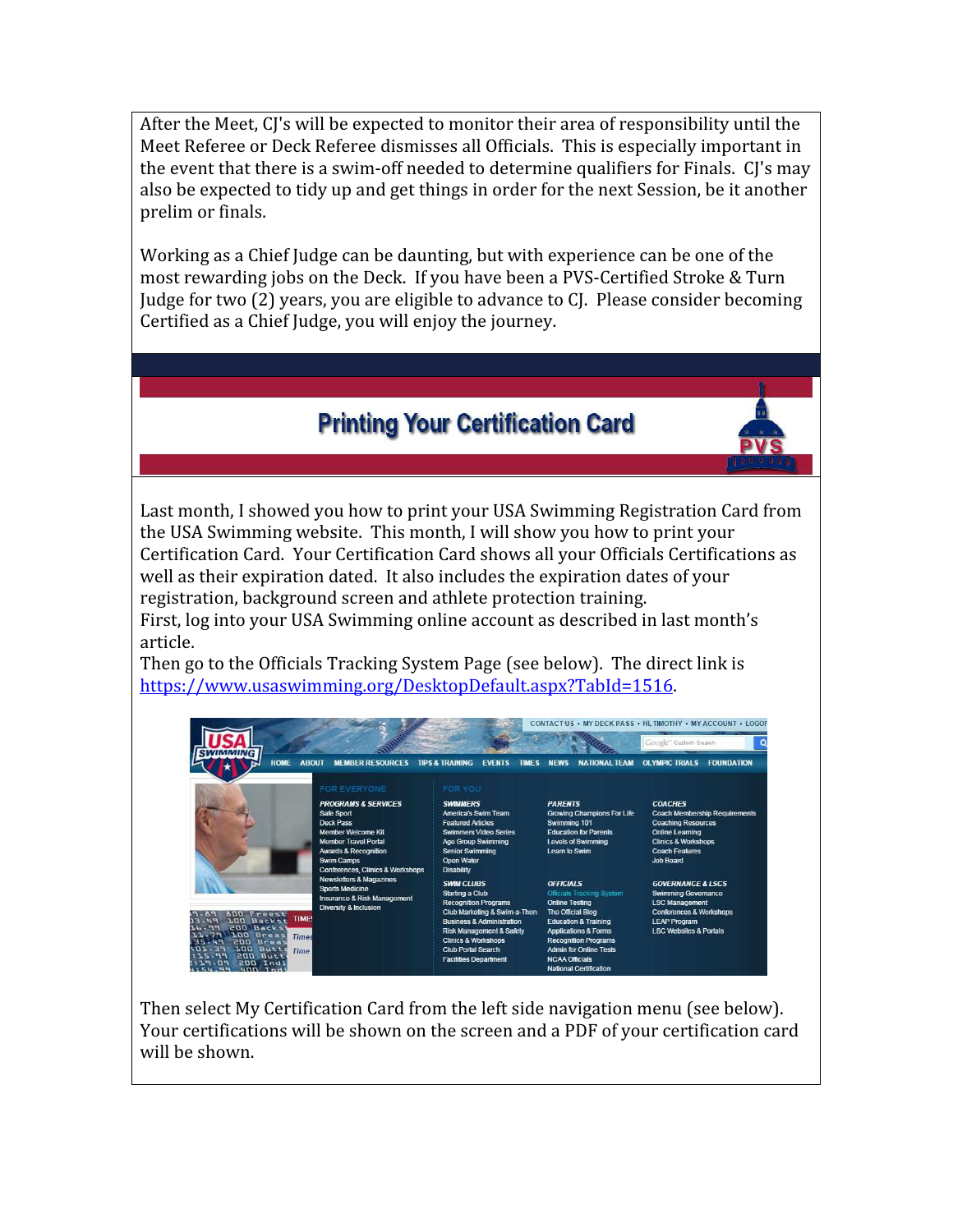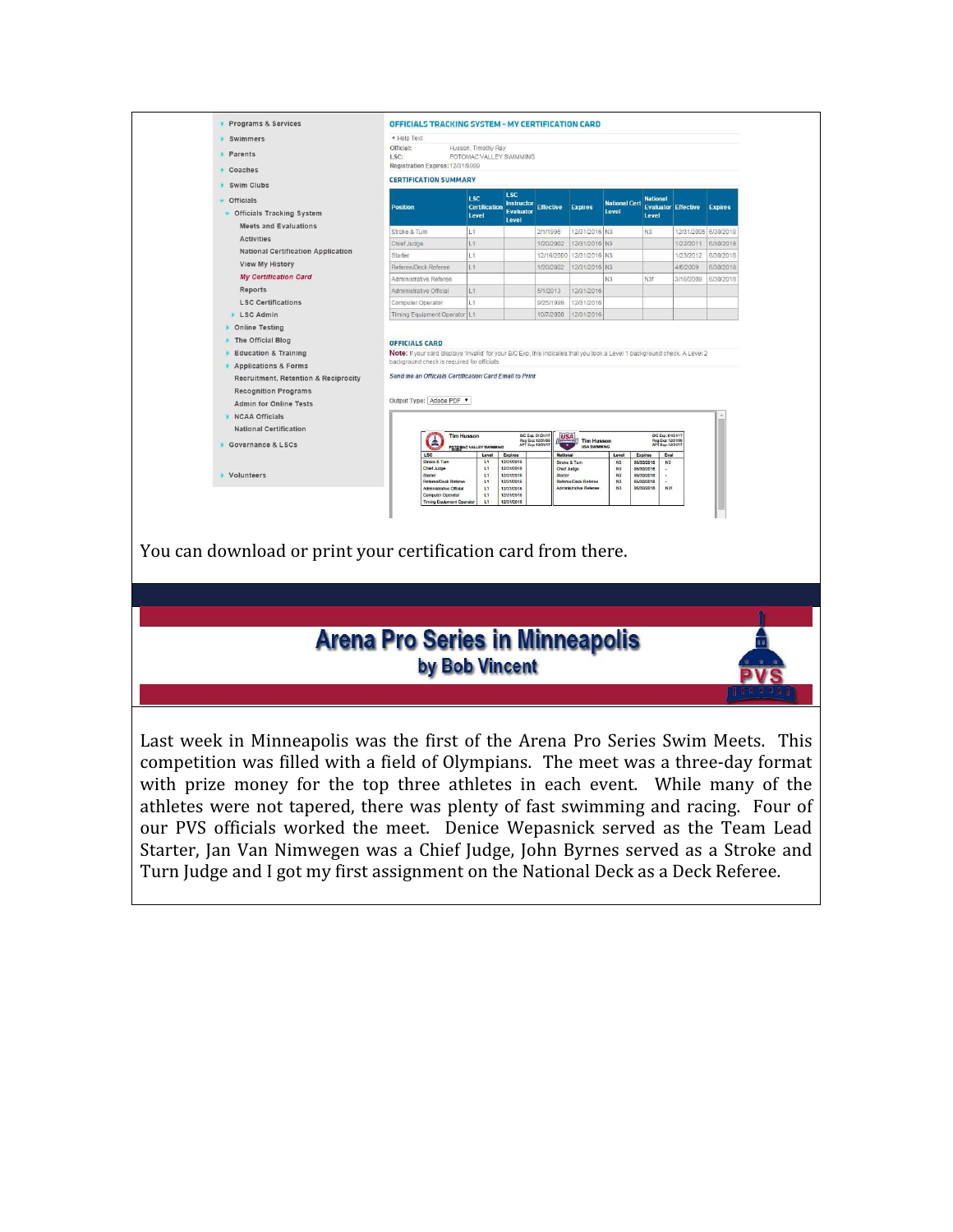

The first event was the 400 Individual Medley and I must say I was more than a little nervous. I kept saying to myself "just get the first call under your belt and you will be fine." Sometimes you have to be careful what you wish for because I had three calls during two back-to-back heats. While it was a little stressful, each one came in and was accepted, written up, and the athletes were notified. Before I could even sign the slips, all three coaches were waiting for to talk to me.

At this point it was nice to have another Deck Referee step in so that I could talk to the coaches. Each call was explained and scrutinized by the coaches. In two cases I had further discussion with the judges that made the calls so that I could describe to each coach exactly what was observed. Each coach, while not very happy, appreciated my explanation and I returned to the deck. It was very nice to have Denice, Jan, and John on the deck because it made me feel like I was at one of our local meets. The experience was fantastic and I can't wait to do it again.

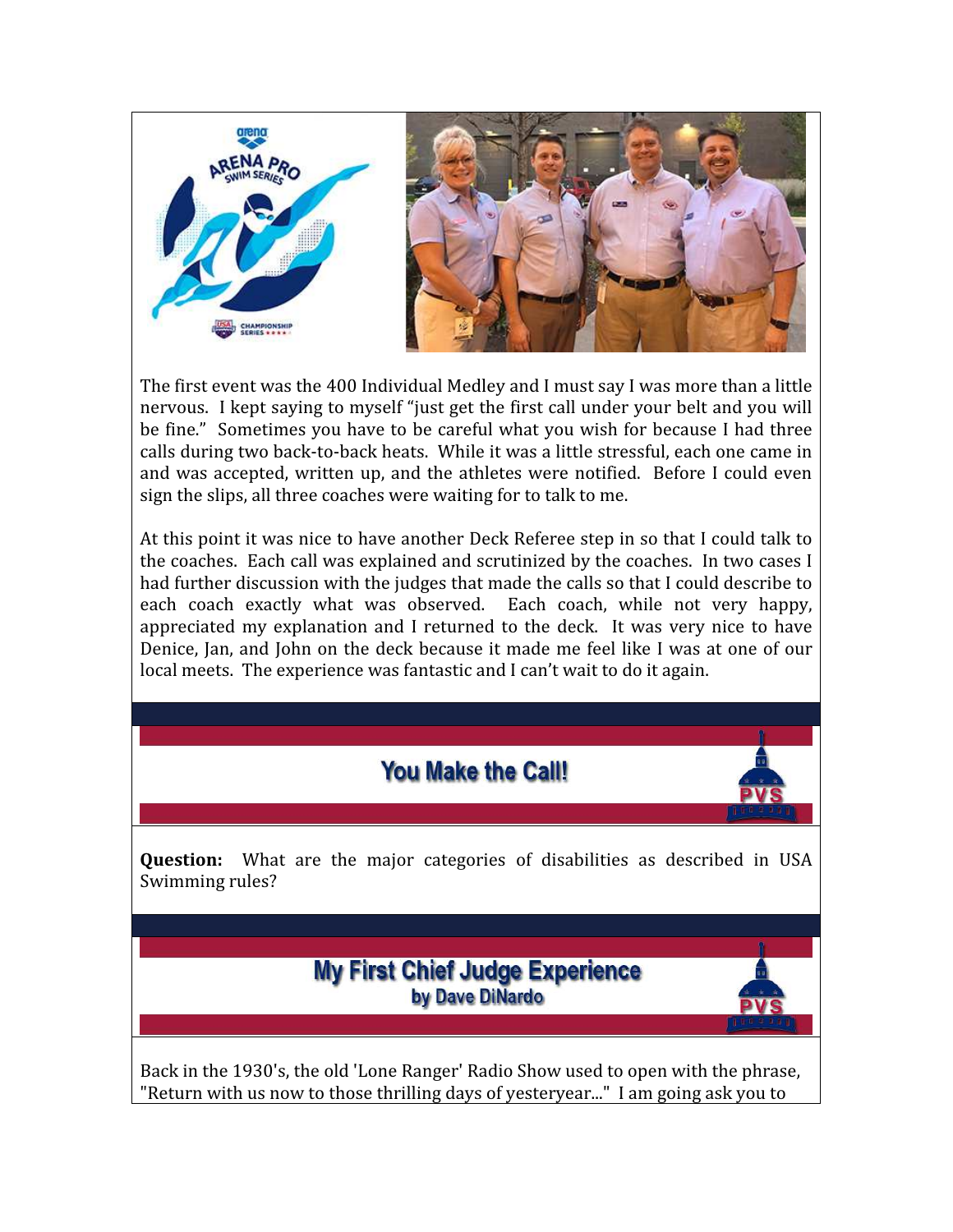return to the days before PVS had a Chief Judge Certification/Training Program. At that time, CJ Training was 'on the job' and we did not use radios at many of our local Meets. Therefore, many of us got our first opportunity to work as a CJ at the Speedo Sectional Meets.

In the Spring of 2007 I was asked to work as a Chief Judge at the Sectional Meet at the Germantown Indoor Swim Center in Montgomery County. I was excited to have my first opportunity work an 'Assigned' position at a level above our local PVS Meets.

I thought I knew what was expected of me as a Chief Judge. After all, I had been a PVS Referee since 2004, had worked two Sectional Meets as a Stroke & Turn Judge and had observed the CJ's (all way more experienced than me) in action. I arrived at the Pool and was immediately informed that due to several other Meets being held at the same time we would be working with a minimal number of Stroke & Turn Judges. In fact, we CJ's would be 'walking stroke' for many of the Sessions. In addition to myself, this was also the first CJ experience for several of our crew at a Prelims and Finals Meet. I guess this should have been my first warning that things wouldn't be a smooth as I had anticipated.

The first Session was Distance and went fairly well. After all, who DQ's in freestyle? The next day was a different story. I was assigned to the far side turn end and it didn't take long for the first hand to go up. I walked over to the S&T Judge and began discussing the call. I didn't know that I was supposed to immediately radio in the lane in question (so that the other Officials could hold the swimmer and inform him/her in the event the call was accepted). I then fumbled my way through describing the DQ over the radio, ultimately getting the necessary information to the Deck Referee.

I'll never forget what happened a few heats later when I did another poor job handling a call. Here came the Team Lead Referee, who was from another LSC and unfamiliar to me. He was not happy. "Dave, you need to get us the lane in question immediately after the call comes in!", he demanded. I sheepishly replied that, "I was never taught to do that." To his credit, the Referee (who has since become a good friend) took the opportunity to mentor this obviously green CJ, explaining to me the importance of communicating the information in a timely manner in order to properly notify the athlete, as well as the way to describe the potential DQ so the Deck Referee could make a decision on the call.

By the end of the Meet, our CJ Team was firing on all cylinders, and the Deck Referees complimented us on our ability to adapt. My N2 Evaluation said, "Needs more experience." I took the lessons learned at that Meet back to our PVS Meets and earned my N2 Chief Judge Certification at next Spring's Sectional Meet.

Since that time, PVS has started the first LSC Level CJ Certification in USA Swimming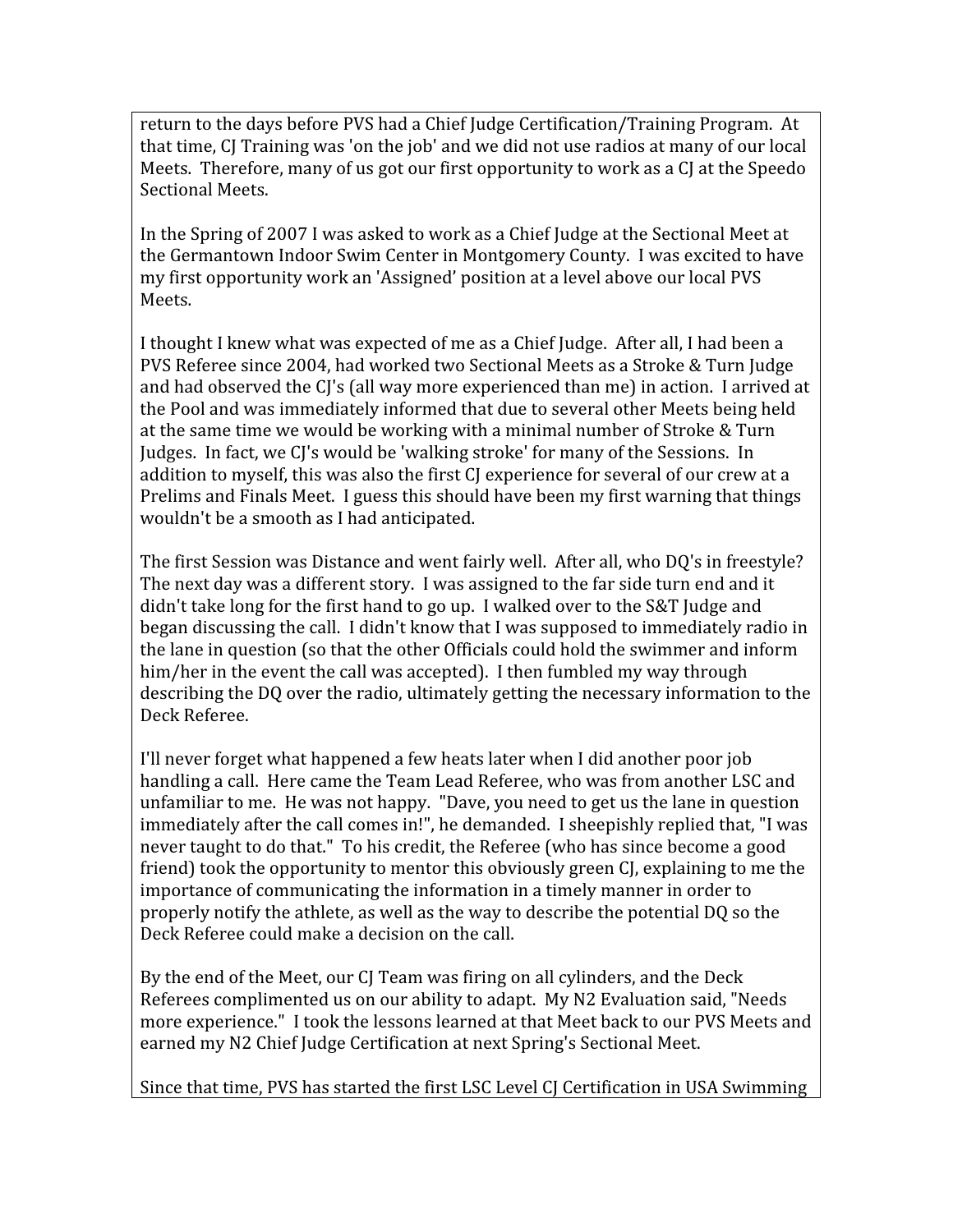

Nearly ¼ of PVS Officials are certified at the National level. Are you among them? If not, and you have been a certified Stroke & Turn Judge or Starter for at least a year, consider advancing your knowledge of officiating by requesting an N2 Evaluation. "National Certification" and "N2 Evaluation" may sound intimidating but in reality the process is educational. Participating in the National Certification process at an Officials Qualifying Meet (OQM), particularly at the N2 level, provides you the opportunity to experience first-hand the protocols used at national meets and to receive additional mentoring and experience to increase your knowledge of officiating. The PVS Officials Clinic you attended provided an excellent foundation to becoming an official – consider it Officiating 101. Your experience on deck has built upon that foundation. An N2 Evaluation is like Officiating 201 – continuing education for the experienced official.

Your first local opportunity this season is next month at the first of four OQMs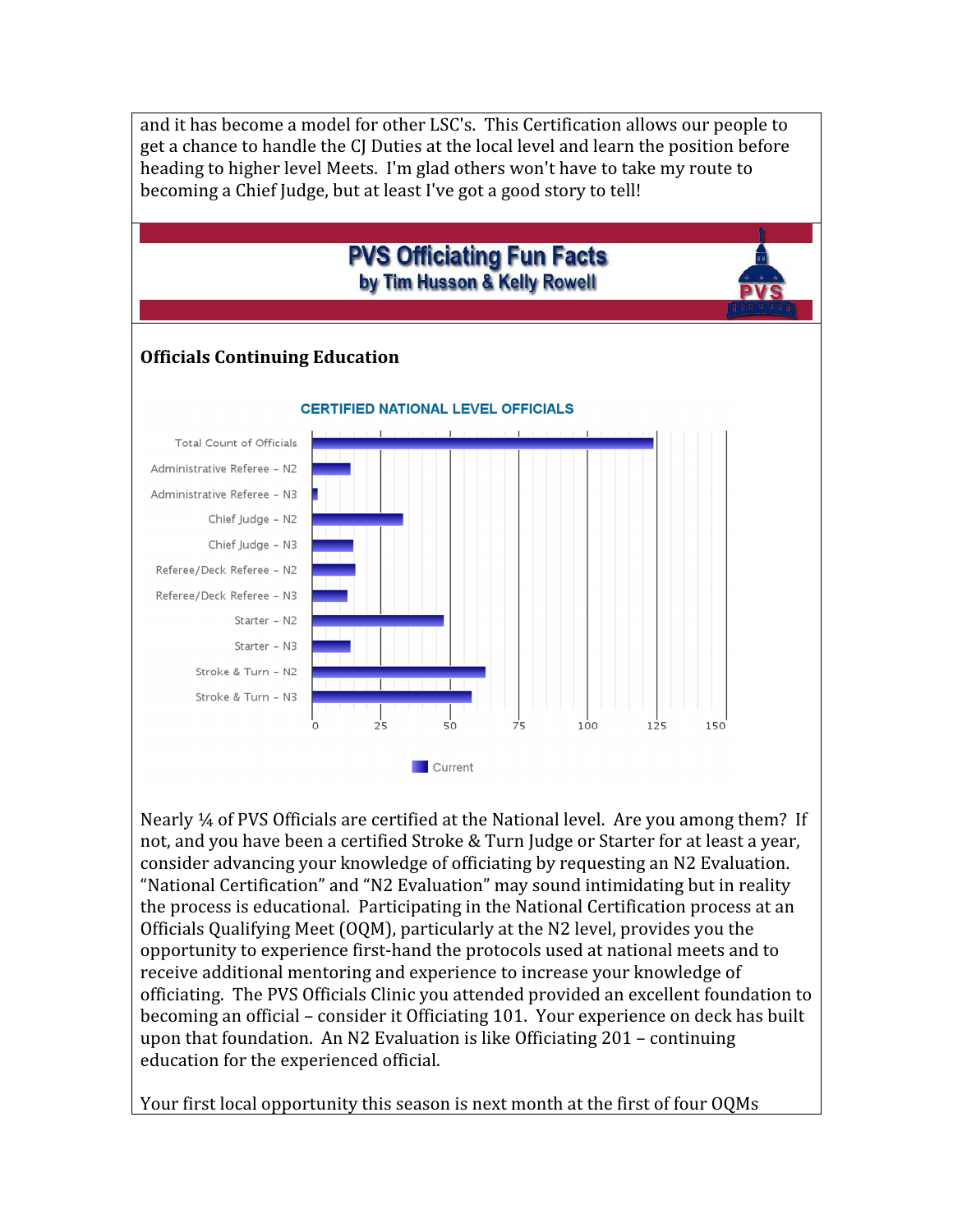hosted in PVS during the 2015-2016 season. If you are interested, complete the Application to Officiate & Request for Evaluation for the NCAP Invitational by December 1, 2015. Additional OQMs in PVS this season are SC Senior Champs (Mar 2-6), Junior Olympic Champs (Mar 10-13) and LC Senior Champs (July 14-17).

| <b>Upcoming Clinics</b>                                                                                                    |                                                                |                     |                       |                           |  |  |
|----------------------------------------------------------------------------------------------------------------------------|----------------------------------------------------------------|---------------------|-----------------------|---------------------------|--|--|
| <b>Date</b>                                                                                                                | <b>Clinic</b>                                                  | <b>Location</b>     | <b>Time</b>           | Who's<br><b>Attending</b> |  |  |
| Saturday<br>November 21                                                                                                    | <b>Starter</b>                                                 | <b>Oak Marr</b>     | 8:00 - 10:00 AM       | <u>list</u>               |  |  |
| Saturday<br>November 21                                                                                                    | <b>Stroke and Turn</b>                                         | <b>Oak Marr</b>     | 10:15 AM - 12:45 PM   | list                      |  |  |
|                                                                                                                            |                                                                |                     |                       |                           |  |  |
| <b>You Make the Call Resolution</b>                                                                                        |                                                                |                     |                       |                           |  |  |
| Recommended Resolution: There are four major categories of disabilities:                                                   |                                                                |                     |                       |                           |  |  |
| <b>Blind and Visually Impaired</b><br>Deaf and Hard of Hearing<br><b>Mentally Impaired</b><br><b>Physical Disabilities</b> |                                                                |                     |                       |                           |  |  |
|                                                                                                                            | <b>Applicable Rules: part 105</b>                              |                     |                       |                           |  |  |
|                                                                                                                            |                                                                |                     |                       |                           |  |  |
| <b>Upcoming Meets</b>                                                                                                      |                                                                |                     |                       |                           |  |  |
| <b>NOVEMBER</b>                                                                                                            |                                                                |                     |                       |                           |  |  |
| <b>Date</b>                                                                                                                | <b>Meet</b>                                                    | <b>Host</b>         |                       | <b>Location</b>           |  |  |
| $20 - 22$                                                                                                                  | <b>Swim &amp; Rock</b><br>(By Invitation)                      | <b>SDS</b>          |                       | <b>Oak Marr</b>           |  |  |
| 20-22                                                                                                                      | <b>RMSC November</b><br><b>Invitational</b><br>(by invitation) | <b>RMSC</b>         |                       | <b>MLK</b>                |  |  |
| $21 - 22$                                                                                                                  | Odd Ball Challenge<br><b>Speedo Eastern States</b>             | <b>FAST</b><br>OCCS | <b>Freedom Center</b> | <b>Fairland</b>           |  |  |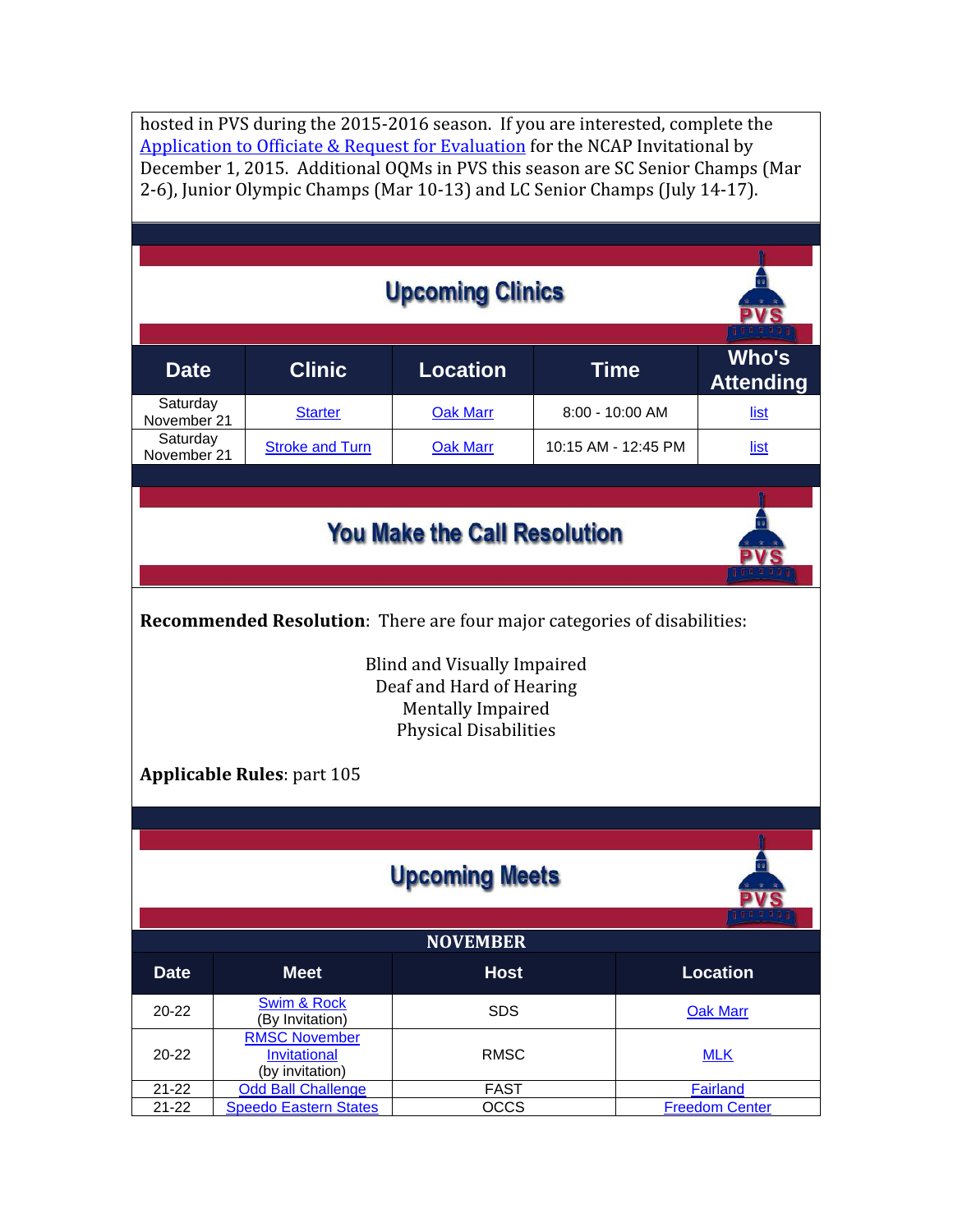|                 | <b>Senior Circuit #2</b>                                      |                     |                       |  |  |  |  |
|-----------------|---------------------------------------------------------------|---------------------|-----------------------|--|--|--|--|
| 21              | <b>Speedo Holiday Kick-Off</b><br><b>Mini Meet</b>            | <b>OCCS</b>         | <b>Freedom Center</b> |  |  |  |  |
| 22              | <b>Pilgrim Mini Meet</b>                                      | <b>NCAP</b>         | <b>Claude Moore</b>   |  |  |  |  |
| <b>DECEMBER</b> |                                                               |                     |                       |  |  |  |  |
| <b>Date</b>     | <b>Meet</b>                                                   | <b>Host</b>         | <b>Location</b>       |  |  |  |  |
| $3-5$           | <b>AT&amp;T Winter National</b><br><b>Championships</b>       | <b>USA Swimming</b> | Federal Way, WA       |  |  |  |  |
| $3-6$           | <b>Turkey Claus</b><br>Showdown                               | <b>MACH</b>         | Univ. of MD           |  |  |  |  |
| $4-6$           | <b>Christmas</b><br><b>Championships</b>                      | <b>MSSC</b>         | Fairland              |  |  |  |  |
| $5-6$           | <b>MAKO Holiday</b><br><b>Invitational</b>                    | <b>MAKO</b>         | <b>GMU</b>            |  |  |  |  |
| $5-6$           | <b>Reindeer Mini Meet</b>                                     | <b>YORK</b>         | Providence            |  |  |  |  |
| $9 - 12$        | <b>Speedo Winter Junior</b><br><b>Nationals</b>               | <b>USA Swimming</b> | Atlanta, GA           |  |  |  |  |
| $10-13$         | <b>Nation's Capital</b><br><b>Invitational</b>                | <b>NCAP</b>         | <b>UMD</b>            |  |  |  |  |
| $10 - 13$       | <b>Holiday Invitational</b>                                   | <b>RMSC</b>         | Germantown            |  |  |  |  |
| $10 - 13$       | <b>Sport Fair Winter</b><br><b>Classic</b><br>(by Invitation) | <b>PM</b>           | <b>GMU</b>            |  |  |  |  |
| 13              | Frozen Five Mini Meet                                         | <b>MACH</b>         | Fairland              |  |  |  |  |
| 19              | <b>Candy Cane Mini Meet</b>                                   | <b>NCAP</b>         | <b>Freedom Center</b> |  |  |  |  |
| 19              | <b>Splash and Dash</b>                                        | <b>FAST</b>         | <b>Fairland</b>       |  |  |  |  |

## **Jack's Corner Thoughts to Ponder by Jack Neill**



### The LSC Chief Judge

Potomac Valley Swimming trains and certifies referees, starters, and S&T judges according to the needs of its local competitions. But the stated purpose of the PVS training program for chief judges is to prepare officials for higher-level meets. CJs are trained primarily to serve the needs of Sectional, Zone and other championship meets. And while many of those procedures translate to the November Open, our meets usually require a more flexible mind-set and a slightly different skill-set. So how can a CJ better focus on the needs of the typical PVS meet?

Begin by recalling the beginning of the *PVS Chief Judge's Manual*: "The Chief Judge is an assistant to the referee. The Chief Judge is the stroke and turn judges' mentor. He/she is one of the keys to the smooth running of a swim meet." This is the basis of the position, regardless whether or not the meet is using radios, chairs, or "No Show" slips. It underscores the fact that the CJ position is one of service to swimmers, coaches, and other officials.

Consult with the Meet Referee and Deck Referee to determine exactly what your